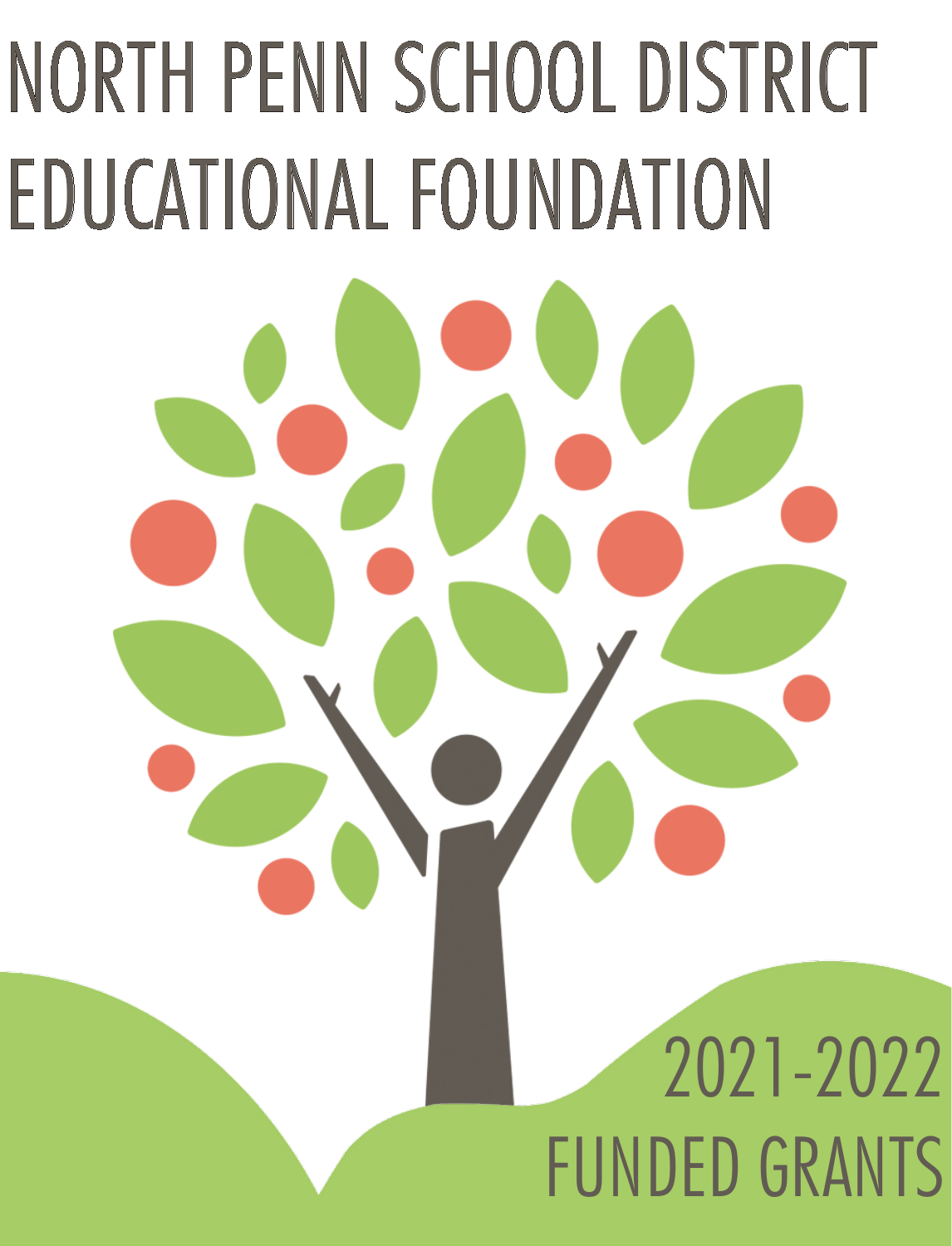For this year's grants the North Penn School District Educational Foundation awarded 42 grants totaling approximately \$47,000. These grants have benefitted students at each grade level.

Grants like these not only enhance the curriculum but provide a hands-on and innovative way for students to embrace and fully comprehend the lesson. When NPSD educat staff apply for these grants, some think of how this experience will affect the student in the future. Science and technology grants allow students to understand theories at the next level of thinking. Other grants allow teachers to think about how this experience will benefit students socially and vocationally. We are sure that when you read through these grant descriptions you will see how these experiences allow our students to develop into better students and citizens. Without you and your generosity, the NPSD students and staff would not have acces to these amazing opportunities.

## **Friendly Monster Project**

#### Gwynedd Square Elementary School and Penndale Middle School, *Jessica Kenney*

1st grade students at Gwynedd Square Elementary designed their one-of-a-kind "friendly monsters." These monsters were sent to the 9th grade Family Consumer Science (FCS) students of Penndale Middle School where they sewed the monsters and had them "come to life" as stuffed animals.

#### **Indoor Air Quality**

North Penn High School, *John Collier*

This grant funded a Pocketlab Air module, which is a sensor that measures several air quality indicators, like carbon dioxide, particulate matter, ozone, and more. The sensor is used in the NPHS AP Environmental Science class, which is the highest enrollment AP course in North Penn for the previous school year. This allowed students to collect and analyze real-world data about the quality of our own air to better understand what factors contribute to air quality, and to design their own experiments to see what factors can impact air quality.

#### **Virtual Speaker Series**

#### North Penn High School, *Dave Hall and Bob McCreary*

North Penn students went on a virtual tour to meet students their age in South Africa, Costa Rica, and the Dominican Republic. They also spoke with former and current inmates in learning about criminal justice. This grant helps utilize virtual meetings in a sociology class, bringing the world into North Penn classrooms.

#### **FCS Culinary Field Trip**

#### Pennbrook Middle School, *Lauren Ewaniuk*

Pennbrook Family and Consumer Sciences (FCS) 9th grade major classes traveled to Montgomery County Community College's Culinary School to learn about the opportunities in the field of culinary arts. Students toured the facility, learned about their college program and teenage cooking classes, and got hands-on experience cooking in an industrial kitchen. Giving the students an opportunity to work in various types of kitchens and learn about career opportunities helped inspire students to continue with the education in FCS at NPHS and beyond.

#### **Nanotechnology and Engineering Research**

North Penn High School, *Mike Boyer*

The Future is N.E.A.R. (Nanotechnology Education and Research) is a STEM education research program that parallels the senior capstone course, Engineering Design and Development (EDD), of the North Penn High School Engineering Academy. With this grant, students worked in design teams, utilizing a combination of creative problem solving and the latest published research available to improve the human condition by researching and developing solutions to global energy, environment, and healthcare issues that capitalize from fundamentals of nanotechnology and cutting edge engineering research.

#### **Kids Service Project**

#### North Wales Elementary School, *Tracy Schaefer*

North Wales Elementary students participated in a project that brings warmth, some comfort, and nourishment for those in need. Students in grades 4, 5, and 6 participated in a Sock Roll Challenge. Each student created a sock roll made up of a pair of socks wrapped around a granola bar, a pack of crackers, and a note with a personalized message for community members experiencing homelessness. This project showed students the importance of helping others and giving back to the community.



This grant allowed for a fully inclusive student body to teach students how to become self-sufficient in the farm-to-table environment. Students worked independently and grew part of their food for their Family and Consumer Science classes.

# **Physical Computing with RaspberryPi**

North Penn High School, *Michael Voicheck and Curt Reichwein*

Students in the engineering program at North Penn High School learned physical computing through microcomputers, allowing them to analyze and develop solutions to real problems. Through the use of the RaspberryPi microcomputer and basic Python programming, students manipulated real-world data and control electronic devices with coding and circuit building.

#### **Communication Board for Elementary Playgrounds**

All Elementary Schools, *Michelle Kusturiss and Jessica McCollian*

Communication boards installed at each of North Penn's 13 elementary school playgrounds provided a means for students of all communication abilities to connect with each other and their educators. These bilingual picture communication boards created an inclusive environment for all students, but particularly those with communication disabilities, autism spectrum disorders, and/or limited English language proficiency. The use of the communication boards also promotes awareness, understanding, and acceptance of picture-based communication systems and the individuals who use them. Approximately 6,500 elementary students across the district in kindergarten through 6th grade, as well as community members who use the playgrounds outside of school hours, benefit from the use of the communication boards.



#### Gwynedd Square Elementary School, *Stacey Moyer, Kelly McCarthy, Megan Dolan, and Rosemary Hilsey*

The 1st grade teachers of Gwynedd Square used this grant to purchase diverse literature selections to help students grow, learn, and value different cultures and heritages. Through these books and related teachings, acceptance, respect, and self-worth will be emphasized and celebrated. Each year approximately 75-100 students will be reached by using these books, thereby opening the doors for future teachers to build on this foundation, and empowering students to become more loving, respectful, and accepting people.

**English Language Development Reading/Writing/Language Music/Arts History/Social Studies Health/Physical Education Family Outreach Technology**

**Human Services/Consumer Sciences Special/Gifted Education STEM Technology Education/Engineering Guidance Mathematics Science**

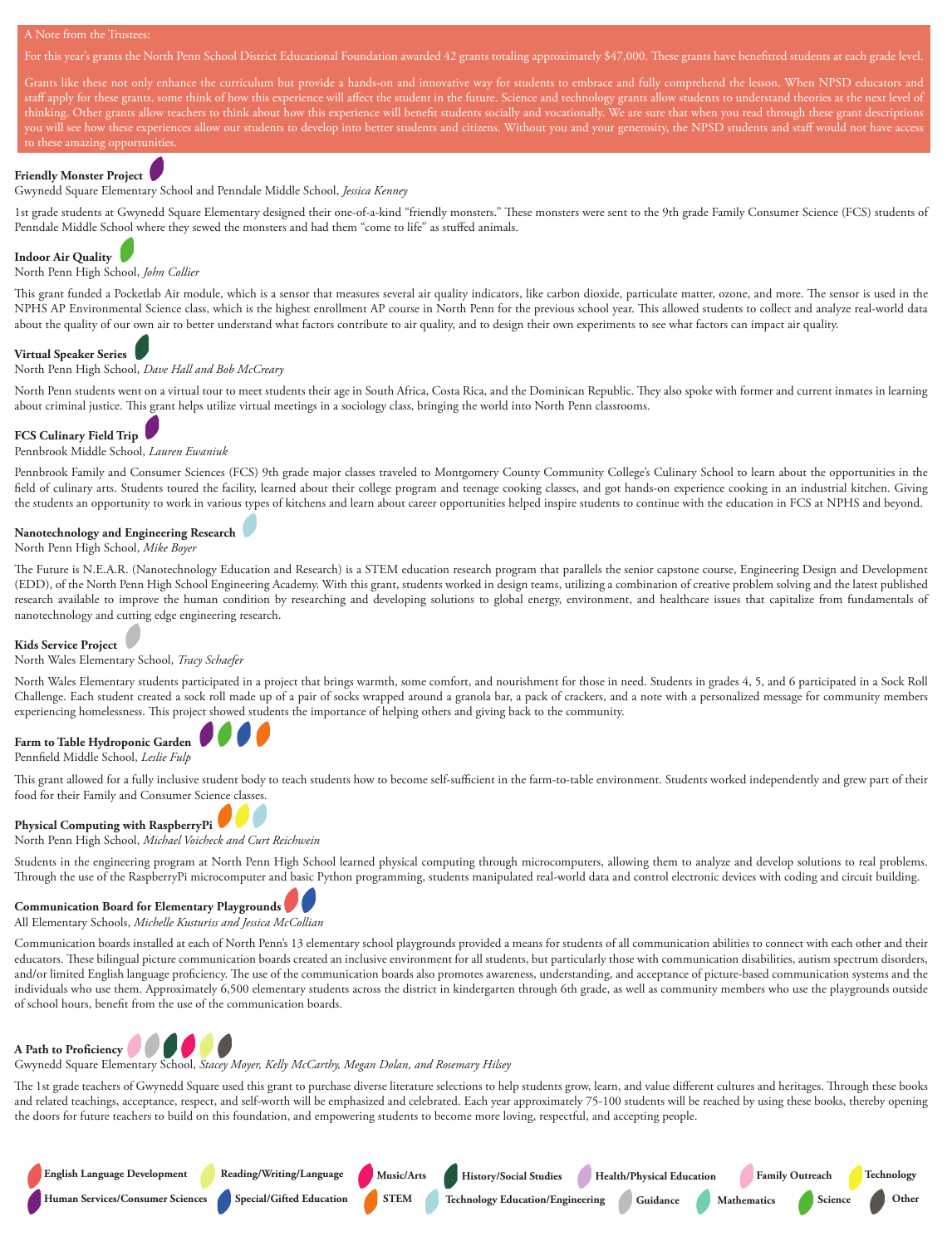# **PixtonEDU Subscription**

#### Gwynedd Square and Oak Park Elementary Schools, *Margaret Ridge*

PixtonEDU can be used in grades K-6 at Gwynedd Square and Oak Park with their gifted support teacher, Mrs. Ridge. Students used PixtonEDU as a tool to create graphic novellike stories. This software can be used for English language arts, content, and even math. Students created stories to share with other grades to build connections across grade levels.

#### **Modern Classrooms Project**

Pennfield Middle School, *Joann Samuel* 

Have you wondered what it would look like if schools placed learning right in the hands of the students and gave them control? This is what Pennfield tried this year with the modern classrooms model, building a mastery-based, self-paced classroom. By placing students in control of their learning, they not only learn math content but also self-regulation. They were able to figure out ways to learn a new concept that they can take with them into not only their classes, but their life outside of school.

**Trip to Elmwood Park Zoo**

#### York Avenue Elementary School, *Tami Cantilina*

Students in the English Language Development (ELD) program at York Avenue explored the wild world of animals at the Elmwood Park Zoo! 22 students in grades 1-6 spent the day learning about animals by observing them in their habitats and by attending a nature show. This gave them a shared experience that they can write and talk about.

### **Light Up Learning**

#### Gwynedd Square Elementary School, *Stephanie Brecht*

Light Up Learning provided students with the gift of seeing their manipulatives on a whole new level. Having a lightbox in the classroom allowed students to interact with transparent manipulatives to build, explore, and create across all content areas. The materials gave students an opportunity to practice a range of skills from fine motor to cooperation.

# **Culturally Cooking Club**

#### Pennbrook Middle School, *Pennbrook FCS Department*

The Pennbrook Family Consumer Sciences (FCS) Department created a cooking club that focuses on diverse foods from around the world. Students researched recipes, heard the historical background, learned international cooking techniques, and sampled foods from different cultures around the world.

#### **The Butterfly Guy Presentation**

Bridle Path Elementary School, *Jennifer Oakes, Kate Huynh, Teresa Young, and Maddi Clugston*

2nd graders at Bridle Path got up close and personal with butterflies and moths from around the world. "The Butterfly Guy", Rick Mikula, presented a high-energy performance while sharing dozens of mounted specimens to demonstrate camouflage, disguise, and survival. The students also learned how to raise butterflies and moths using simple recyclable items. They learned how to attract pollinators to their own gardens to increase their population. This special presentation was a wonderful enrichment to the students' scientific study of Insects and Plants and their raising of Painted Lady Butterflies in the classroom.



#### Oak Park Elementary School, *Christina Bortnichak and Deb Milano*

Oak Park is fortunate to be surrounded by natural beauty, named for the majestic Oak trees surrounding the school. This is the type of natural, experiential learning that can take place daily in the Kinder Garden Patio Outdoor Learning Space. The tables provide a peaceful and engaging space for kindergartners to read, write, draw, explore, observe, and use their senses to connect with their natural world. Families can bring their children on the weekends and over the summer to show and share what they learned at school.



North Penn High School, *Eric Weathers and Daniel Krueger*

Gizmo simulations is an online platform that can be utilized by teachers to improve learning. These simulations help students to comprehend difficult concepts and bring the biology curriculum to life. This grant gives students the 21st century skills that are needed to succeed in the future.

#### **Splitting Light- Atomic Spectroscopy**

North Penn High School, *John Collier and Pat Dougherty*

This grant purchased 2 lab-grade spectroscopes for use in NPHS chemistry classes. A spectroscope splits light into the colors that make it up. Students used this in class to identify which elements are present in a sample, which is part of the chemistry curriculum.



This grant purchased solar car kits from Carolina Scientific for use in AP Environmental Science at North Penn High School. With the kits, students teamed up to design, build, and race solar-powered cars. Solar power is part of the AP Environmental Science curriculum, as are many elements of engineering and problem solving.

# **Sphero Robotics**

All Middle Schools, *Nicasio Lorenzo and Andrew Hollstein*

This grant provided funding for the technology and engineering department to purchase the Sphero Bolt Robots for all three middle schools. Approximately 4500 students across the middle schools will have the opportunity each year to use and learn to code the robot. The activity allowed students to make connections with other subject areas, like science and math, by applying what they have learned in those subject areas into coding activities.

# **Impact of Geometry in Structure Design**



Using math, science, and the brain, students are challenged to design the strongest structure possible. Students discover why geometry and physics are such important concepts to understand as they learn how bridges, buildings, and other structures, are created to sustain such incredible forces. Students researched ideas, designed structures, and tested strength on a stress analyzer to see the effectiveness of the design.

#### **Kangaroo Club**

York Avenue Elementary School, *Von Muller*

Kangaroo Club is a program that encouraged students to be physically active and builds cardiovascular endurance by learning how to jump rope for extended periods of time. Students in grades 3-6 were tested at the end of each month for Kangaroo Club in physical education class as students attempted to jump rope consecutively without any mistakes for a certain amount of time. Students earned incentives such as bracelets and jump ropes.



Oak Park Elementary School, *Nicole Lanetti, Meghan Kosydar, and Danielle Snyder*

The 1st grade students of Oak Park Elementary School benefited from this diverse addition their classrooms. Having a new culturally responsive library where students can choose books from helped to develop an inclusive community of readers. This classroom library also allowed for choice among a wide variety of texts and levels that are more relatable and engaging to our students.

### **Student Constitutional Rights Institute**



All Middle Schools and North Penn High School- *Dave Hall, Dr. Lauren Ewaniuk, Tara Kadyszewski, and Florence Wydra-Gat*

The Student Constitutional Rights Institute is a collaboration to teach students about LGBTQ+ issues and the Constitution. Supporting organizations of this North Penn Educational Foundation program include the Pennsylvania Council for the Social Studies, Montgomery County Bar Association, and Montgomery County Courts.

#### **CIM - RVR + Little Bits AGV Kits and Sphero Bolts**

North Penn High School, *Curt Reichwein and Drew Daubert*

This grant funded new devices which provided opportunities for students to go farther in the design process by adding elements that can be added to the RVR platform. The Sphero Bolts allowed students to code several robots at once which communicate with each other to complete a series of tasks. The Little Bits Kits allowed students to design solutions to various challenges while building up their coding skills.



This grant provided a 7th grade math classroom with a document camera. This camera is used on a daily basis to display student work during lessons, present 3-D objects in the geometry unit, record support videos or lessons for students, and provide a consistent form of instruction in the event of virtual or hybrid learning. All students, present and future, benefit from this grant as they deepen their understanding of algebraic thinking.

#### **Laser Cutting in the Manufacturing World and Beyond** North Penn High School, *Julia Young*

Laser cutting is a cutting-edge technology that allows students to think outside of the box. Students can cut, engrave, and design their own projects that can solve everyday problems. The Glowforge laser is a student-friendly machine that allows anyone who uses it the ability to dream of many different ideas and bring them to life.

EITC: YOUR BUSINESS + NPSD + OUR STUDENTS = A WINNING COMBINATION

NPSD Educational Foundation has been approved by the PA Department of Community and Economic Development (DCED) as an Educational Improvement Organization (EIO), meaning that our organization can accept Pennsylvania Educational Improvement Tax Credit (EITC). The EITC makes it affordable for you to contribute to the education of Pennsylvania's children and make a footprint in our community.